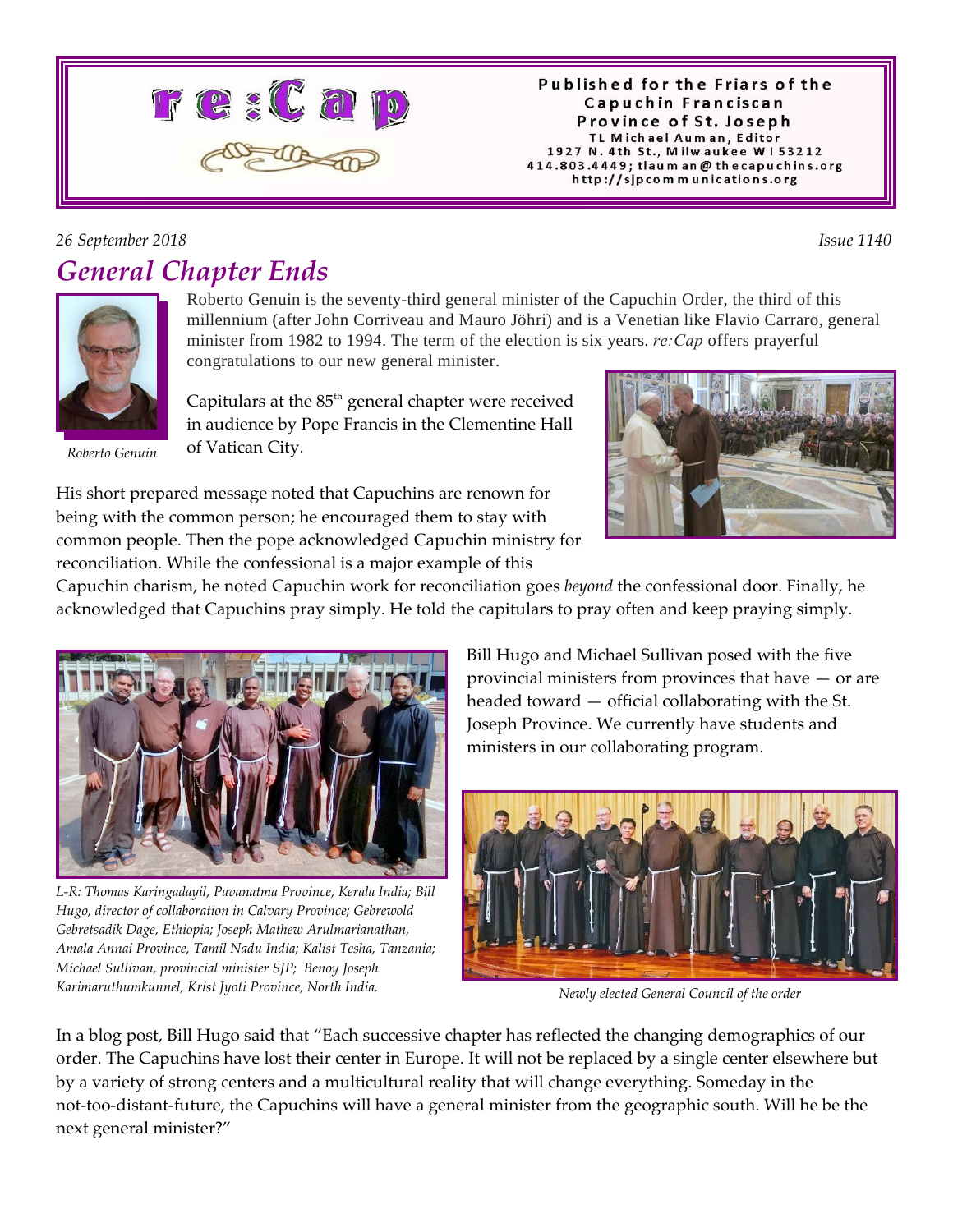

During National Hispanic Heritage Month (September 15 to October 15) we recognize the contributions made and the important presence of Hispanic and Latino Americans to the United States and celebrate their heritage and culture.

Hispanics have had a profound and positive influence on our country through their strong commitment to family, faith, hard work, and service. They have enhanced and shaped our national character with centuries-old traditions that reflect the multiethnic

and multi-cultural customs of their community.

Hispanic Heritage Month, whose roots go back to 1968, begins each year on September 15, the anniversary of independence of five Latin American countries: Costa Rica, El Salvador, Guatemala, Honduras and Nicaragua. Mexico, Chile and Belize also celebrate their independence days during this period and Columbus Day *(Día de la Raza)* is October 12.

The term Hispanic or Latino, refers to Puerto Rican, South or Central American, or other Spanish culture or origin regardless of race. On the 2010 Census form, people of Spanish, Hispanic and/or Latino origin could identify themselves as Mexican, Mexican American, Chicano, Puerto Rican, Cuban, or "another Hispanic, Latino, or Spanish origin."

Today, 57.5 million people or 18% of the American population are of Hispanic or Latino origin. This represents a significant increase from 2000, which registered the Hispanic population at 35.3 million or 13% of the total U.S. population.

Share in this special annual tribute by learning and celebrating the generations of Hispanic and Latino Americans who have positively influenced and enriched our nation and society.



# *Marge retires*



Whenever you called the provincialate over the past 20 years, you heard a cheerful voice from Marge Elkins, happy to assist you in whatever request you were making. Marge officially retires at the end of this month. *reCap* offers prayerful best wishes to her as she begins a well deserved respite from the provincialate.

"I want to thank the Province of St. Joseph for giving me the opportunity to work, learn and grow with the Capuchins. I will be forever grateful for the

friendships I have made throughout the last 20 years. As I look forward to retirement, spending more time traveling, and spending time with my family, I will miss the day-to-day interaction with some extraordinary

people who are on a mission to making a difference in so many lives. Thank you for allowing me to be a part of the Capuchin family! You will all continue to be in my thoughts and prayers."

*And you will be in ours. Thanks, Marge!*

## *Welcoming another brother*

Begashaw Tadesse arrived recently from Ethiopia. He will reside at St. Bonaventure's in Detroit, and minister at the Capuchin Soup Kitchen. *Welcome, Bro!*



*Begashaw Tadesse*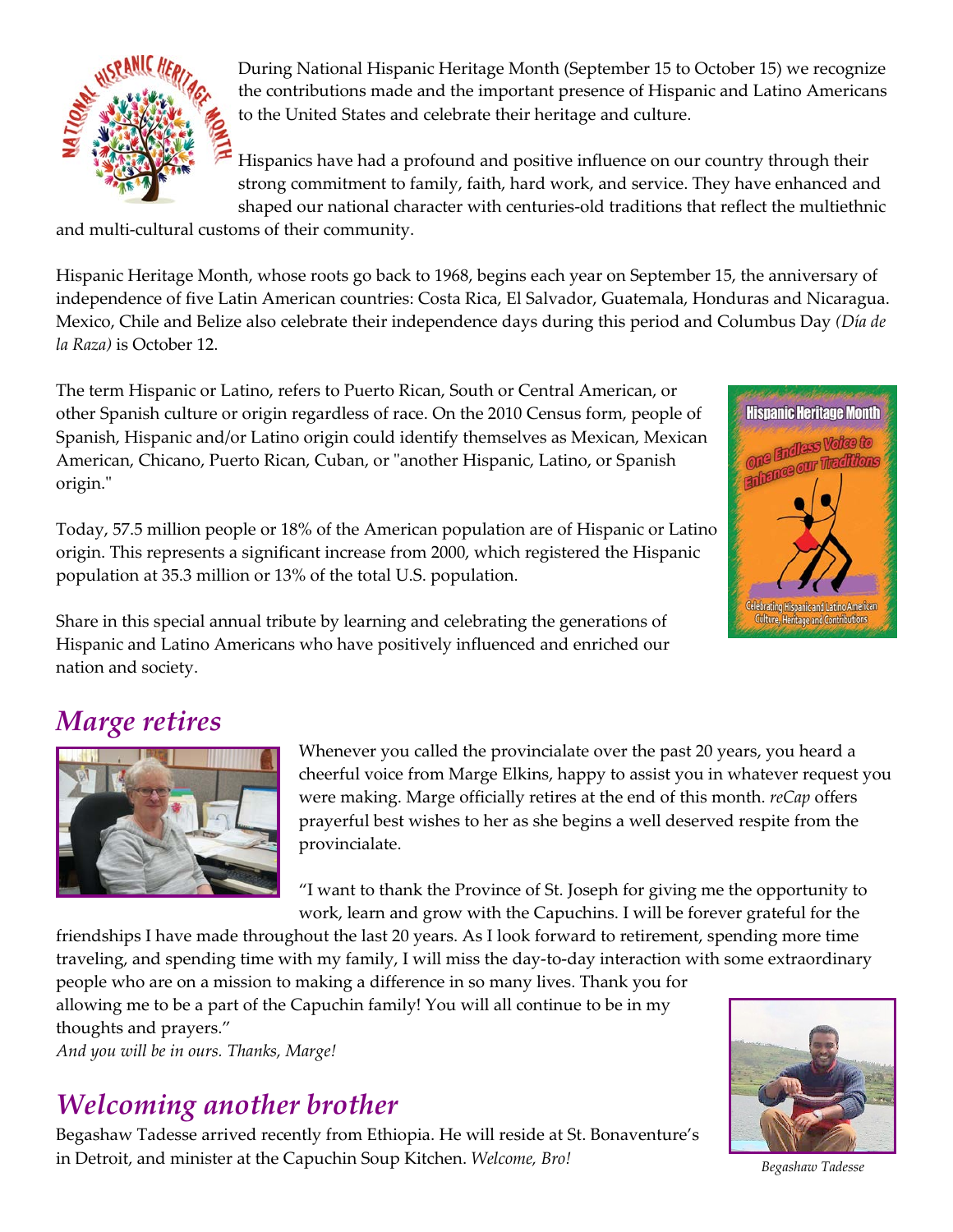## *On the State of the Church*



*Joe Nangle OFM* 

"The Franciscan tradition has, from the beginning, challenged the Catholic Church. Now after more than 800 years, we are called to follow the example of Saints Francis and Clare whose life-style contrasted directly with the prevailing church culture of their day. They were prophets in the biblical sense of the word, speaking mainly through their way of life, Gospel truth to a powerful institution, which to a great extent had abandoned its Christ-given vocation."

"Should not we modern Franciscans imitate our founder's courageous example and ask Pope Francis to call an ecumenical council of the whole Church just as John XXIII did a little more than 50 years ago? And in light of our tradition of inclusivity, should we not

further specify that this council would consist of lay, vowed religious, clerical and episcopal members of the Church and be held someplace other than the Vatican? This "First Council of the People of God" would take as much time as needed (Vatican II lasted four years) for a comprehensive study of the current reality of the Catholic priesthood and episcopacy, then make the complete reforms – beginning with our current seminary system – needed to assure the selection of pastors, women and men, who will live out their vocations in the image of Jesus." — Joe Nangle, OFM.

*Joe Nangle, OFM is a founding member of the Franciscan Action Network. The above is an excerpt from a reflection posted on the blog of the Franciscan Action Network. You can read the entire essay here: https://franciscanaction.wordpress.com/2018/08/22/a-franciscan-word/*

#### A Sympasium an **Franciscan Formation**

The Dun Scotus Chair at Catholic Theological Union has announced a three-day symposium, which includes two public events.

On Thursday, 25 October, Michael Perry, OFM will present on the promises and demands of life-long formation within the Franciscan community. Michael Perry is the current general minister of the Order of Friars Minor. A graduate of CTU, he was a missionary in the Democratic Republic of the Congo and resource person for Catholic Relief Services and the U.S. Catholic Conference of Bishops before his election to leadership.



*Michael Perry*



*John Corriveau*

On Friday, 26 October, John Corriveau, OFM Cap. will lead a town-hall style meeting on the issue of formational demands from the perspective of the needs and expectations of the larger church.

John Corriveau is a member of the Capuchin Province of Central Canada. Previously presenting the first Duns Scotus lecture at CTU, he has served as general minister of the Capuchins, as well as bishop of the Diocese of Nelson, British Columbia, Canada.

Participate in the life of CTU. Visit ctu.edu/events for more information about this and other upcoming events.